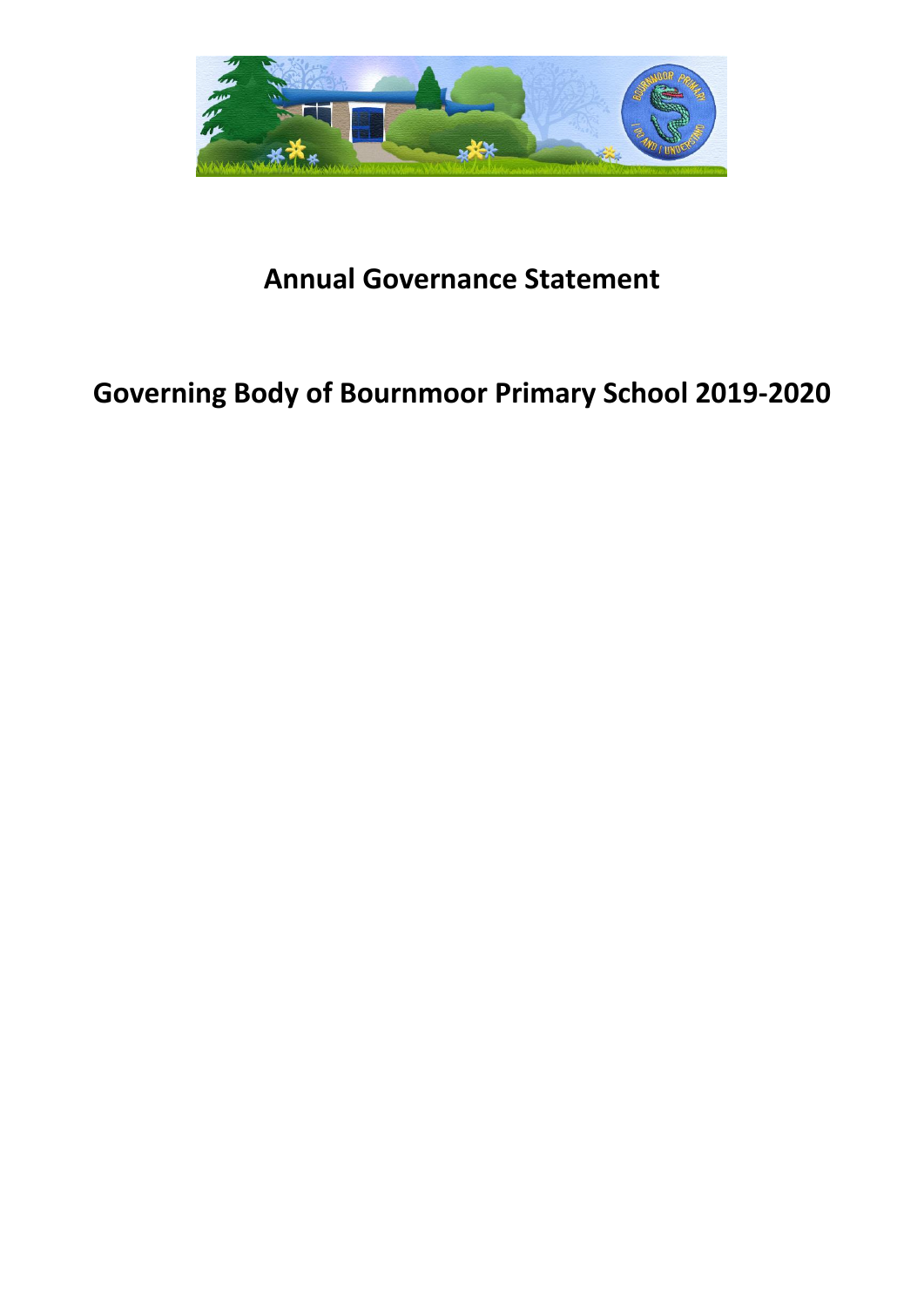#### **School Vision and Aims**

We provide a friendly, caring environment for our pupils and have high expectations of behaviour and standards. We value each child and, through careful assessment of their knowledge, skills and abilities, strive to help them achieve their personal best. Our Ofsted inspection in July 2019 confirmed that our school continues to be good. Pupils enjoy coming to school and receiving a broad and balanced education where we support each pupil to succeed and reach their full potential. We have significantly developed STEM opportunities for pupils which helps children make links between their own learning and in school and the world of work. We strive to provide pupils with teaching and learning which ensures they are fully equipped for life in modern Britain. **Our Aims:**

- To present a stimulating balanced curriculum which satisfies the needs and requirements of the National Curriculum;
- To help pupils discover the joy of learning, develop lively enquiring minds, the ability to ask questions and reason rationally to apply themselves to tasks and physical skills;
- To help pupils acquire knowledge and skills relevant to adult life;
- To help pupils understand the world in which they live and the inter-dependence of individuals, groups and nations;
- To help pupils appreciate human achievement and aspirations;
- To instil a respect for religious and moral values and a tolerance for other people and their opinions, other races, religions and ways of life.

## **As the Governing Body of Bournmoor Primary School we have a strong focus on our core strategic functions. Our Aims:**

- To ensure clarity of vision, ethos and strategic direction
- To hold the headteacher to account for the educational performance of the school and its pupils as well as the performance management of staff
- To ensure we aim to get the very best attainment and progress for each child, having due regard for equality of opportunity
- To ensure we effectively oversee the financial performance of school, ensuring best practice and value for money

#### **Governance Arrangements**

We hold termly Governing Body meetings which are well attended. Committee meetings are also held termly. Governors hold key positions in the effective running of the school.

## **Our Structure:**

- Headteacher: Mrs Laura Snowdon
- Chair of Governors: Mrs Tracy Bell
- Vice Chair of Governors: Mrs Lynda Carr

#### **Appeals:**

- Mr C Gowland
- Dr M Leddra
- Cllr A Willis

## **Curriculum and Standards:**

- Mrs L Carr
- Mr C Gowland
- Miss M King
- Mrs L Snowdon
- Cllr A Willis

#### **Finance and Buildings:**

- Mrs T A Bell
- Mrs R Andrews
- Dr M Leddra
- Mrs L Snowdon
- Mrs L Carr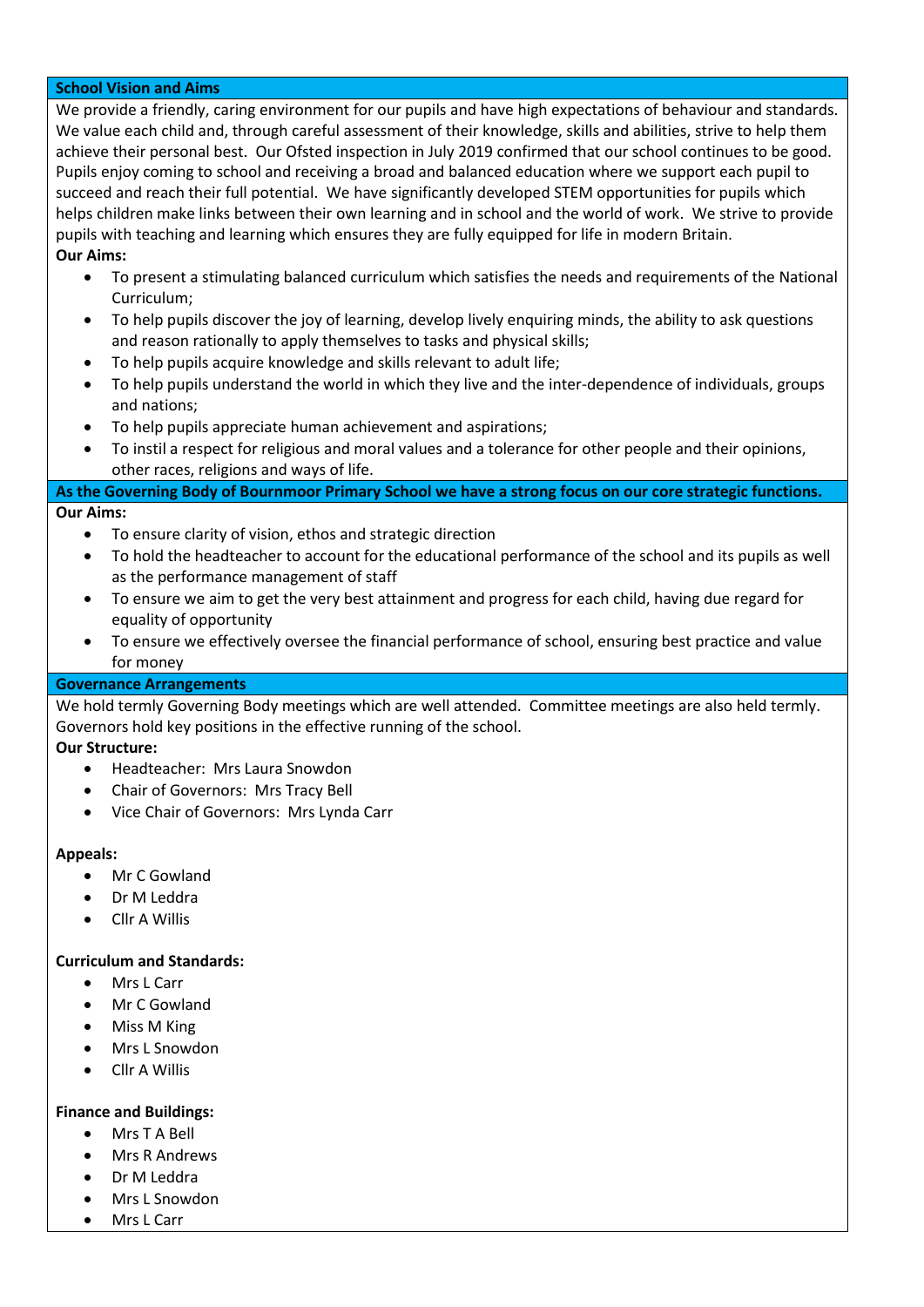#### **First/Pay Review**

- Mrs T A Bell
- Mrs L Carr
- Mrs R Andrews

#### **Performance Management:**

- Mrs T A Bell
- Dr M Leddra
- Miss M King
- Cllr Willis

## **Staffing/Personnel:**

- Mrs T Bell
- Mrs R Andrews
- Mr C Gowland
- Mrs L Carr
- Mrs L A Snowdon

#### **Key Issues Faced and Addressed by the Governing Body in 2018 to 2019**

**Target 1**: Develop governor monitoring roles to enable them to provide more focused support and challenge for school leaders.

**Target 2**: Further develop the roles of subject leaders to heighten leadership capacity and to enable them to measure the effectiveness of improvement strategies.

**Target 3:** To develop planning for the outdoor continuous provision suited to nursery and YR that identifies enhancements to meet the interests and skills of the children. And to ensure provision development both indoors and outdoors focuses on progression and challenge.

**Target 4:** Improve the quality of teaching in Y3, including transition from KS1 to KS2 to enable pupils to make stronger progress.

**Target 5:** Intensify actions to accelerate pupils' progress in writing, with a particular focus on boys and increasing proportions reaching GDS and above ARE.

Target 6: Improve the accuracy of teacher assessment and impact of support plans for SEND pupils by closely checking the effect of teaching and new initiatives and the use of additional funding.

## **Target 1**: **Develop governor monitoring roles to enable them to provide more focused support and challenge for school leaders.**

All actions in Governor Review have been completed. As part of this process, information has been shared with the full governor meetings to update at least termly on impact and progress. This has ensured that governors have more detailed understanding of the strengths and areas for improvements in our governing body and can act swiftly to make improvements. Following on from this, governors have a more detailed understanding of our school improvement planning through their links and they share this at the FGB meetings. Minutes reflect this and also show when staff have presented to governors to enhance their knowledge of key areas of school curriculum. Working with the local authority, training has been delivered by our Education Development Partner to enhance governor's ability to challenge. FGB minutes and Governor Visit forms reflect the developed understanding of school improvement areas. Governors have completed monitoring and have a greater understanding of key areas of school. This is reflected in their discussions in FGB meetings and in the minutes. To ensure that we can maximise training to make our FGB effective, the Governor Skills Matrix was completed for 2018-19 and governor skills utilized across the year. Staff were able to draw upon the knowledge of governors and could identify times this has occurred in their feedback. Middle leadership was improved through regular meetings and sharing of information. Our July 2019 Ofsted report reflected how strong governance in school is and that governors provided challenge to leaders.

## **Target 2**: **Further develop the roles of subject leaders to heighten leadership capacity and to enable them to measure the effectiveness of improvement strategies.**

Action plans were produced by subject leaders which outlined actions to be taken in specific subjects. Those action plans were reviewed, updated and showed effective improvements in subjects. Subject leaders attended appropriate training and this had a positive impact on their practice.This CPD was shared with other staff to improve their subject knowledge and ability to teach a key area and this was evident in the CPD log. Evidence of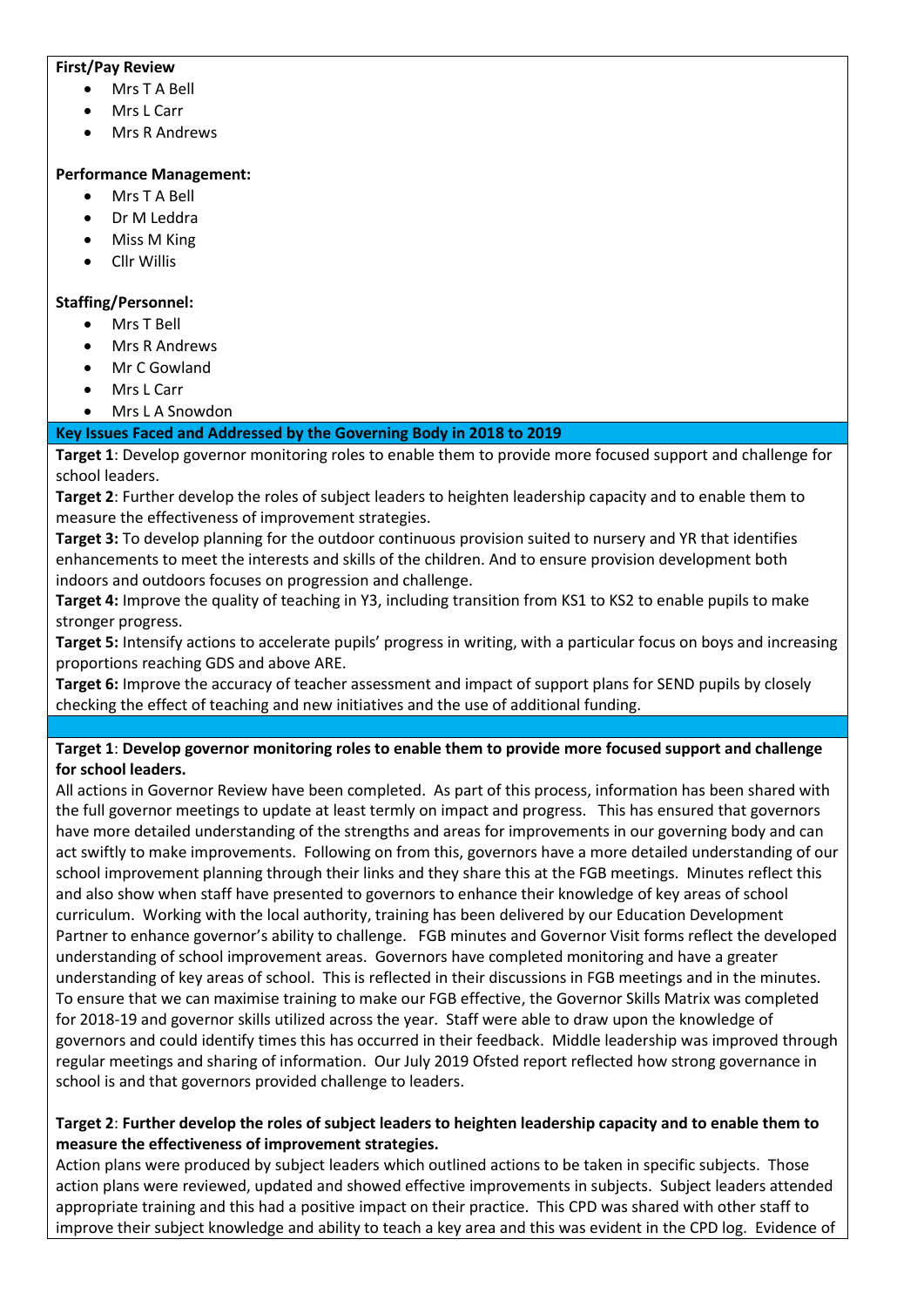links that have been established have had a positive impact on current practice and again this is evident in the CPD log. Our 'outward facing' approach (as noted by Ofsted July 2019) has benefitted our practice.Action plans reflected the positive aspects of learning which helped to drive our school improvement. Subject leaders presented to the full governing body at termly meetings and FGB minutes reflected the presentations. Governor link visit forms reflected meetings with middle leaders and the positive impact these meetings had on our school improvement. As our governing body is 'strong', they were able to bring their expertise as part of this improvement. Subject leaders were more secure in understanding the outcomes in their subjects and the progress pupils made in these subjects and this was evidenced in progress meetings.As a result they were more proficient in judging teaching and learning in their subject and were able to offer focused advice and support for development that was continually monitored for improvement.

## **Target 3: To develop planning for the outdoor continuous provision suited to nursery and YR that identifies enhancements to meet the interests and skills of the children. And to ensure provision development both indoors and outdoors focuses on progression and challenge.**

Our CPD log showed evidence of training courses relevant to EYFS phase which included the Headteacher and EY lead attending management courses when relevant. Staff showed successful implementation of their training and could identify the positive actions they have taken. The analysis from the Local Authority Education Development Advisor demonstrated high quality continuous provision outdoors planning that was shared and visible to all staff. Internal and external monitoring showed next steps in learning were being followed up. Our data reflected targets were met with 80% of children reaching GLD at the end of reception. Regular meetings were used to ensure that all staff in the team were aware of the impact changes were having (or future changes that were needed). As part of this, children's views were gathered and used to develop the provision. Pupil questionnaires reflected their enjoyment of the EY provision. To support learning, parents were given ideas and information on how to support at home and Tapestry App feedback from parents reflected this. Our end of year questionnaires reflected the positive impact this has had.

## **Target 4: Improve the quality of teaching in Y3, including transition from KS1 to KS2 to enable pupils to make stronger progress.**

Improved outcomes for LKS2 pupils were evident and this continued to build on the progress/attainment from KS1. As part of this, teachers watched each other to see the teaching styles and what was effective between KS1 and KS2. Teachers swapped classes to build relationships with their incoming class to LKS2 as part of the transition. Teachers monitored books half termly and shared tracking methods to ensure consistency in systems and marking into LKS2. Close monitoring of pupils just reaching their targets took place regularly and progress and attainment for these children was monitored. We received training from an Education Advisor on supporting writing and maths to reach age related + and greater depth. In addition to this, resources from EDA for maths were shared with the Deputy Headteacher and this was evident in books and used by staff. Progress of SEN pupils was tracked by SMT/SENCO and timely amendments to provision were made as required. SIMS training was implemented successfully to show improved monitoring of interventions.

## **Target 5: Intensify actions to accelerate pupils' progress in writing, with a particular focus on boys and increasing proportions reaching GDS and above ARE.**

Monitoring and book scrutiny showed improvements in the key areas being marked. The feedback given to staff by the SMT and Literacy Lead impacted positively and the improvements were evident. Boys' writing showed increased flair and engagement as the books used were developing their interest. For example boys' writing at Y6 in 2019 was 50% at greater depth. Education Endowment Foundation ideas were used to support specific issues and these were implemented with positive outcomes. Monitoring showed we were on track to meet targets across each term but where targets might not be met then interventions were put in place to accelerate progress, with positive outcomes. Staff were able to identify children at risk of falling behind and worked with the SENCO to put them on the monitoring list. Staff training supported teachers to develop their planning and delivery of writing and this was evident in lesson observations. Staff were able to develop the training further to enhance their own planning and delivery with positive impact. Pupil voice showed children were enjoying the books chosen. Their views were reflected in the class novels being read and the books being used to plan from.

**Target 6: Improve the accuracy of teacher assessment and impact of support plans for SEND pupils by closely checking the effect of teaching and new initiatives and the use of additional funding.**

SEN Support Plans were used as working documents which were regularly updated to reflect the progress of SEN